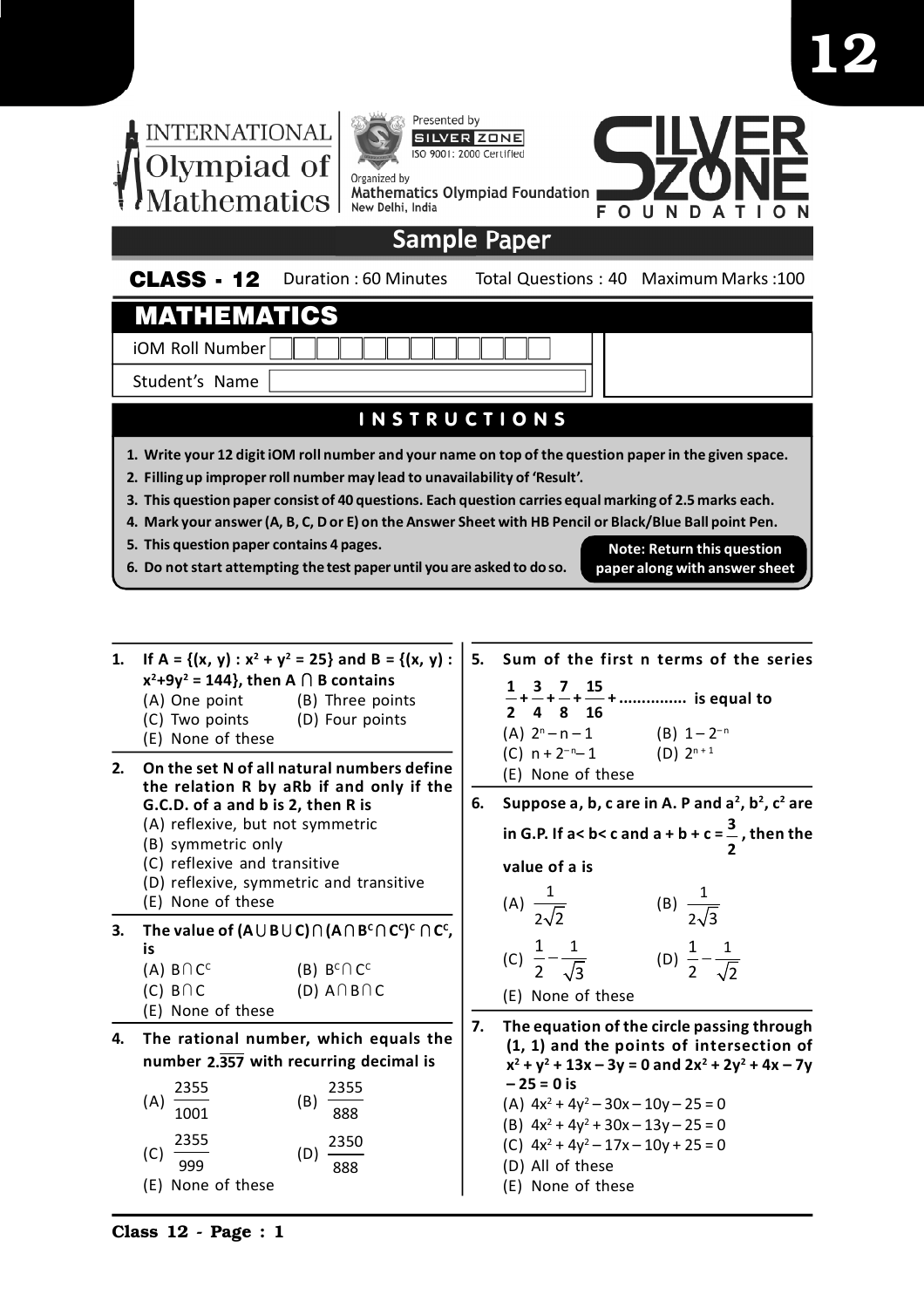- **8.** If the circles  $x^2 + y^2 + 2x + 2ky + 6 = 0$ ,  $x^2 + y^2$ **+ 2ky + k = 0 intersect orthogonally, then k is.**
	- (A) 2 or  $-\frac{3}{5}$ 2 (B) – 2 or –  $\frac{3}{2}$ 2 (C) 2 or  $\frac{3}{5}$ 2 (D)  $-2$  or  $\frac{3}{2}$ 2 (E) None of these
- **9. If A and B are two events such that P(A) >**

**0, and P(B) 1, then P**  $\left(\frac{\mathbf{A}}{\mathbf{\overline{B}}}\right)$  is  $\overline{\overline{\mathsf{B}}}$   $\Big)$  is equal to (A) 1 – P  $\left(\frac{A}{B}\right)$  $\begin{array}{c} \begin{array}{c} \begin{array}{c} \n\end{array} \\ \n\end{array}$  (B) 1-P  $\left(\frac{A}{B}\right)$ B (C)  $\frac{1-P(A\cup B)}{1-P(B)}$ P(B) (D)  $\frac{P(A)}{P(A)}$ P(B) (E) None of these

- **10. Let A, B, C be three mutually independent events. Consider the two statements S<sup>1</sup> and S**<sub>2</sub> **S1 : A and B C are independent S2 : A and B C are independent Then,** (A) Both  $S_1$  and  $S_2$  are true
	- (B) Only  $S_1$  is true
	- (C) Only  $S_2$  is true
	- (D) Neither  $S_1$  nor  $S_2$  is true (E) None of these
- **11. If f(x) =**

**1 x x + 1**  $2x$   $x(x-1)$   $(x+1)x$  $\begin{cases} 3x(x-1) & x(x-1)(x-2) & (x+1)x(x-1) \end{cases}$ **then f(100) is equal to** (A) 0 (B) 1  $(C)$  100  $(D)$  –100

- (E) None of these
- **12. If A and B are square matrices of equal degree, then which one is correct among the following?**  $(A)$  A + B = B + A
	- $(B)$  A + B = A B
	- $(C)$  A B = B A
	- $(D) AB = BA$
	- (E) None of these
- **13. If A =**   $|a b|$  $\left\lfloor \begin{array}{cc} b & a \end{array} \right\rfloor$  **a b b a** and  $A^2 =$  $\alpha \beta$  $\begin{bmatrix} \beta & \alpha \end{bmatrix}'$ **α β β α , then** (A)  $\alpha = a^2 + b^2$ ,  $\beta = ab$ (B)  $\alpha = 2ab, \beta = a^2 + b^2$ (C)  $\alpha = a^2 + b^2$ ,  $\beta = a^2 - b^2$ (D)  $\alpha = a^2 + b^2$ ,  $\beta = 2ab$ (E) None of these
- 14. Let  $f: R \rightarrow R$  be any function. Define  $g: R \to R$  by  $g(x) = |f(x)|$  for all x. Then g is (A) onto if f is onto
	- (B) one-one if f is one-one
	- (C) continuous if f is continuous
	- (D) differentiable if f is differentiable.
	- (E) None of these
- **15. Let E = {1, 2, 3, 4} and F = {1, 2}. Then the number of onto functions from E to F is** (A) 14 (B) 16
	- (C) 12 (D) 8 (E) None of these
- **16. If y = (sin x)tan x, then dy is equal to**
	- **dx** (A) (sin x)  $tan x (1 + sec<sup>2</sup>x log sinx)$
	- (B) tan x (sin x)  $tan x 1 cos x$
	- (C) (sin  $x$ )<sup>tan X</sup> sec<sup>2</sup>x log sinx
	- (D) tan  $x$  (sin  $x$ )<sup>tan  $x-1$ </sup>
	- (E) None of these
- **17.** Let  $f: (0, \infty) \rightarrow R$  and  $F(x) = \int$ **x 0 f(t)dt.**
	- **If**  $F(x^2) = x^2(1 + x)$ **, then**  $f(4)$  **equals**
	- (A) 5 4 (B) 7 (C) 4 (D) 2 (E) None of these
- **18.** If  $x^2 + y^2 = 1$ , then
- (A)  $yy'' 2(y')^2 + 1 = 0$ (B)  $yy'' + (y')^2 + 1 = 0$ (C)  $yy'' + (y')^2 - 1 = 0$ (D)  $yy'' + 2(y')^2 + 1 = 0$ (E) None of these
- **19. The value of the integral**   $3v + \cos^5$  $2v + \sin^4$ **cos x + cos x sin x + sin x dx is** (A) sin  $x - 6$  tan<sup>-1</sup> (sin x) + c
	- (B) sin  $x 2$  (sinx)<sup>-1</sup> + c
	- (C) sin  $x 2$  (sinx)<sup>-1</sup> 6tan<sup>-1</sup> (sin x) + c
	- (D) sin  $x 2$  (sinx)<sup>-1</sup> + 5tan<sup>-1</sup> (sin x) + c
	- (E) None of these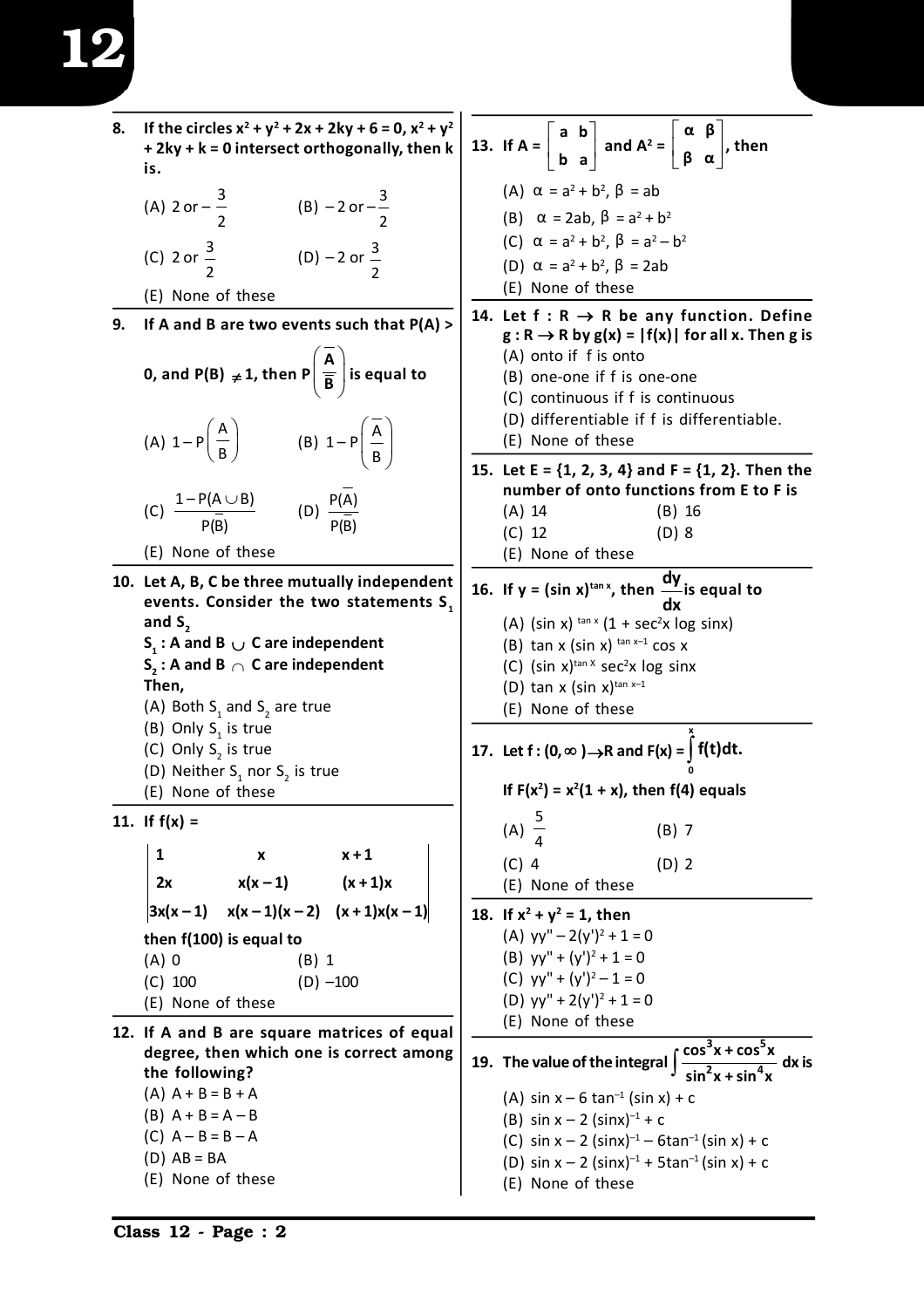| 20. If $\int t^2 f(t) dt = 1 - \sin x$ , then $f\left(\frac{1}{\sqrt{3}}\right)$<br>  is<br>(A) $\frac{1}{3}$<br>(B) $\frac{1}{\sqrt{3}}$<br>(D) $\sqrt{3}$<br>$(C)$ 3<br>(E) None of these<br><b>21. The</b><br>value<br>of<br>the<br>integral<br>π/2                                                                                                           | 26. Statement I: The number of ways<br>distributing 10 identical balls in 4 distinct<br>boxes such that no box is empty is ${}^9C_3$ .<br>Statement II: The number of ways of<br>choosing any 3 places from 9 different<br>places is ${}^{9}C_{3}$ .<br>(A) Statement I is true, Statement II is true;<br>Statement II is not a correct explanation<br>for Statement I.<br>(B) Statement I is true, Statement II is false.                                                                |
|------------------------------------------------------------------------------------------------------------------------------------------------------------------------------------------------------------------------------------------------------------------------------------------------------------------------------------------------------------------|-------------------------------------------------------------------------------------------------------------------------------------------------------------------------------------------------------------------------------------------------------------------------------------------------------------------------------------------------------------------------------------------------------------------------------------------------------------------------------------------|
| $\int_{0}^{\pi/2} \frac{\sqrt{\cot x}}{\sqrt{\cot x} + \sqrt{\tan x}} dx$ is<br>$(A)$ $\pi/4$<br>(B) $\pi/2$<br>(D) All of these<br>$(C)$ $\pi$<br>(E) None of these                                                                                                                                                                                             | (C) Statement I is false, Statement II is true.<br>(D) Statement I is true, Statement II is true;<br>Statement II is a correct explanation for<br>Statement I.<br>(E) None of these                                                                                                                                                                                                                                                                                                       |
| 22. The area bounded by the curves<br>$y =  x  - 1$ and $y = -  x  + 1$ is<br>$(A)$ 1<br>$(B)$ 2<br>(C) $2\sqrt{2}$<br>$(D)$ 4<br>(E) None of these                                                                                                                                                                                                              | 27. If $y = y(x)$ and it follows the relation x cos<br>$y + y \cos x = \pi$ , then $y''(0)$<br>$(A)$ 1<br>$(B) - 1$<br>$(C)$ $\pi$                                                                                                                                                                                                                                                                                                                                                        |
| 23. The area bounded by the parabolas $y =$<br>$(x + 1)^2$ and $y = (x - 1)^2$ and the line $y = 1/4$<br>is<br>(A) 4 sq. units (B) $\frac{1}{6}$ sq. units<br>(C) $\frac{4}{3}$ sq. units (D) $\frac{1}{3}$ sq. units<br>(E) None of these<br>24. If for a real number $y$ , $[y]$ is the greatest<br>integer less than or equal to y, then the<br>$3\pi/2$      | $(D) - \pi$<br>(E) None of these<br>28. The scalar $A(B+C) \times (A+B+C)$ equals:<br>$(A)$ 0<br>$(B)$ $[\overrightarrow{A} \ \overrightarrow{B} \ \overrightarrow{C}] + [\overrightarrow{B} \ \overrightarrow{C} \ \overrightarrow{A}]$<br>$(C)$ [A B C]<br>(D) All of these<br>(E) None of these<br>29. Let a, b, c be distinct non-negative<br>numbers. If the vectors $a\hat{i}+a\hat{j}+c\hat{k}, \hat{i}+\hat{k}$                                                                   |
| $\int$ [2 sin x] dx is<br>value of the integral<br>π/2<br>$(A) - \pi$<br>$(B)$ 0<br>(D) $\frac{\pi}{2}$<br>(C) $-\frac{\pi}{2}$<br>(E) None of these<br>25. A solution of the differential equation<br>$\left(\frac{dy}{dx}\right)^2 - x \frac{dy}{dx} + y = 0$ is<br>(A) $y = 2$<br>(C) $y = 2x - 4$<br>(B) $y = 2x$<br>(D) $y = 2x^2 - 4$<br>(E) None of these | and $c\hat{i} + c\hat{j} + b\hat{k}$ lie in a plane, then c is<br>(A) the Arithmetic Mean of a and b<br>(B) the Geometric Mean of a and b<br>(C) the Harmonic Mean of a and b<br>(D) equal to zero<br>(E) None of these<br>30. If $\vec{a}$ , $\vec{b}$ and $\vec{c}$ are unit coplanar vectors,<br>then the scalar triple<br>product<br>$\left[2\vec{a}-\vec{b},2\vec{b}-\vec{c},2\vec{c}-\vec{a}\right]$ =<br>$(A)$ 0<br>$(B)$ 1<br>(C) $-\sqrt{3}$ (D) $\sqrt{3}$<br>(E) None of these |